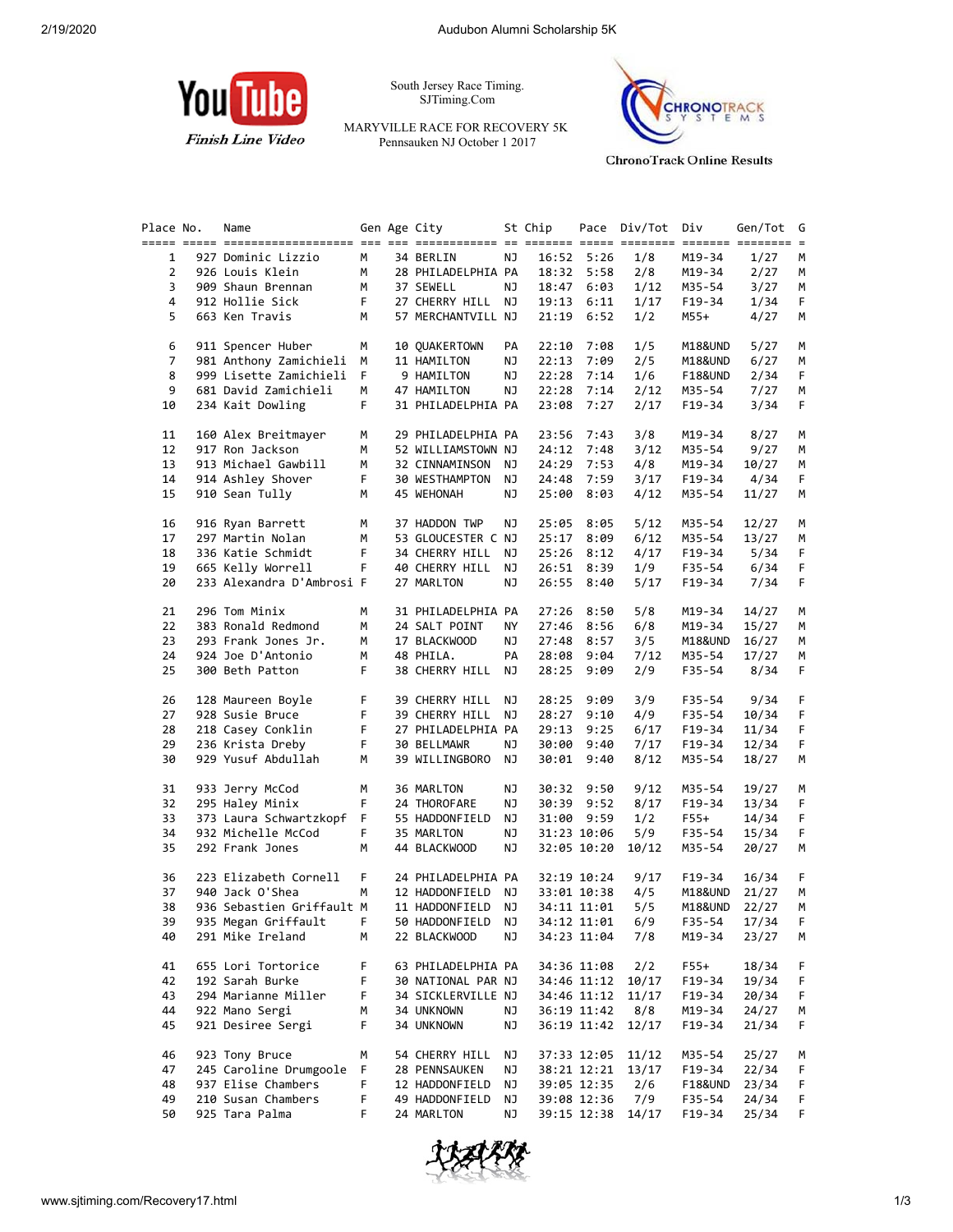| Place No. | Name                  |    | Gen Age City   |           | St Chip | Pace        | Div/Tot Div |                    | Gen/Tot G |     |
|-----------|-----------------------|----|----------------|-----------|---------|-------------|-------------|--------------------|-----------|-----|
|           |                       |    |                |           |         |             |             |                    |           |     |
| 51        | 299 Paige Palumbo     | F. | 27 BERLIN      | ΝJ        |         | 39:17 12:39 | 15/17       | $F19-34$           | 26/34     | - F |
| 52        | 363 Katherine Redmond | F. | 26 SALT POINT  | <b>NY</b> |         | 42:08 13:34 | 16/17       | $F19-34$           | 27/34     | - F |
| 53.       | 372 David Schneider   | м  | 65 HADDONFIELD | NJ.       |         | 42:42 13:45 | 2/2         | M55+               | 26/27     | M   |
| 54        | 939 Zoe O'Shea        | F. | 12 HADDONFIELD | NJ.       |         | 43:29 14:00 | 3/6         | F18&UND            | 28/34     | - F |
| 55        | 298 Amy Oshea         | F. | 48 HADDONFIELD | NJ.       |         | 43:32 14:01 | 8/9         | F35-54             | 29/34     | -F  |
| 56        | 920 Kyra Steinmetz    | F. | 06 CHERRY HILL | NJ        |         | 43:58 14:09 | 4/6         | <b>F18&amp;UND</b> | 30/34     | - F |
| 57        | 919 Roe Steinmetz     | F. | 08 CHERRY HILL | NJ        |         | 45:02 14:30 | 5/6         | F18&UND            | 31/34     | - F |
| 58        | 918 Gary Steinmetz    | M  | 42 CHERRY HILL | NJ        |         | 45:02 14:30 | 12/12       | M35-54             | 27/27     | M   |
| 59        | 930 Gretchen Abdullah | F. | 43 WILLINGBORO | NJ.       |         | 47:26 15:16 | 9/9         | F35-54             | 32/34     | -F  |
| 60        | 934 Blakely Hendncus  | F. | 06 CHERRY HILL | NJ        |         | 48:19 15:34 | 6/6         | F18&UND            | 33/34     | -F  |
| 61        | 931 Jeanne Hendricks  | F. | 34 CHERRY HILL | NJ.       |         | 48:20 15:34 | 17/17       | $F19-34$           | 34/34     | -F  |



## TOP MALE FINISHERS

| Place No.     | Name                   | Ag City            |           | St Time |
|---------------|------------------------|--------------------|-----------|---------|
|               |                        |                    |           |         |
| 1             | 927 Dominic Lizzio     | 34 BERLIN          | ΝJ        | 16:52   |
| $\mathcal{P}$ | 926 Louis Klein        | 28 PHILADELPHIA PA |           | 18:32   |
| 3             | 909 Shaun Brennan      | 37 SEWELL          | NJ        | 18:47   |
| 4             | 663 Ken Travis         | 57 MERCHANTVILL    | N٦        | 21:19   |
| 5             | 911 Spencer Huber      | 10 OUAKERTOWN      | <b>PA</b> | 22:10   |
| 6             | 981 Anthony Zamichieli | 11 HAMILTON        | NJ        | 22:13   |
| 7             | 681 David Zamichieli   | 47 HAMILTON        | NJ        | 22:28   |
| 8             | 160 Alex Breitmayer    | 29 PHILADELPHIA PA |           | 23:56   |
| 9             | 917 Ron Jackson        | 52 WILLIAMSTOWN NJ |           | 24:12   |
| 10            | 913 Michael Gawbill    | 32 CINNAMINSON     | N J       | 24:29   |
|               |                        |                    |           |         |

## TOP FEMALE FINISHERS

| Place No.      | Name                               | Ag City               |     | St Time |
|----------------|------------------------------------|-----------------------|-----|---------|
|                |                                    |                       |     |         |
| 1              | 912 Hollie Sick                    | 27 CHERRY HILL        | NJ  | 19:13   |
| $\overline{2}$ | 999 Lisette Zamichieli             | 9 HAMILTON            | NJ. | 22:28   |
| 3              | 234 Kait Dowling                   | 31 PHILADELPHIA PA    |     | 23:08   |
| 4              | 914 Ashley Shover                  | 30 WESTHAMPTON        | ΝJ  | 24:48   |
| 5.             | 336 Katie Schmidt                  | 34 CHERRY HILL        | NJ. | 25:26   |
| 6              | 665 Kelly Worrell                  | 40 CHERRY HILL        | NJ. | 26:51   |
| 7              | 233 Alexandra D'Ambrosi 27 MARLTON |                       | NJ  | 26:55   |
| 8              | 300 Beth Patton                    | <b>38 CHERRY HILL</b> | NJ. | 28:25   |
| 9              | 128 Maureen Boyle                  | 39 CHERRY HILL        | ΝJ  | 28:25   |
| 10             | 928 Susie Bruce                    | 39 CHERRY HILL        | NJ  | 28:27   |
|                |                                    |                       |     |         |



## 5K AGE-GROUP RESULTS

MALE AGE GROUP: 1 - 18 (3 WINNERS)

| Place No.    | Name                                   | Age City       |     | St Time |
|--------------|----------------------------------------|----------------|-----|---------|
|              |                                        |                |     |         |
| $\mathbf{1}$ | 911 Spencer Huber                      | 10 OUAKERTOWN  | PA. | 22:10   |
| 2            | 981 Anthony Zamichieli                 | 11 HAMILTON    | N J | 22:13   |
| 3            | 293 Frank Jones Jr.                    | 17 BLACKWOOD   | N J | 27:48   |
| 4            | 940 Jack O'Shea                        | 12 HADDONFIELD | N J | 33:01   |
| 5.           | 936 Sebastien Griffault 11 HADDONFIELD |                | N J | 34:11   |
|              |                                        |                |     |         |

FEMALE AGE GROUP: 1 - 18 (3 WINNERS)

| Place No. | Name                   | Age City       |     | St Time |
|-----------|------------------------|----------------|-----|---------|
|           |                        |                |     |         |
|           | 999 Lisette Zamichieli | 9 HAMTI TON    | N T | 22:28   |
|           | 937 Elise Chambers     | 12 HADDONFIELD | N T | 39:05   |